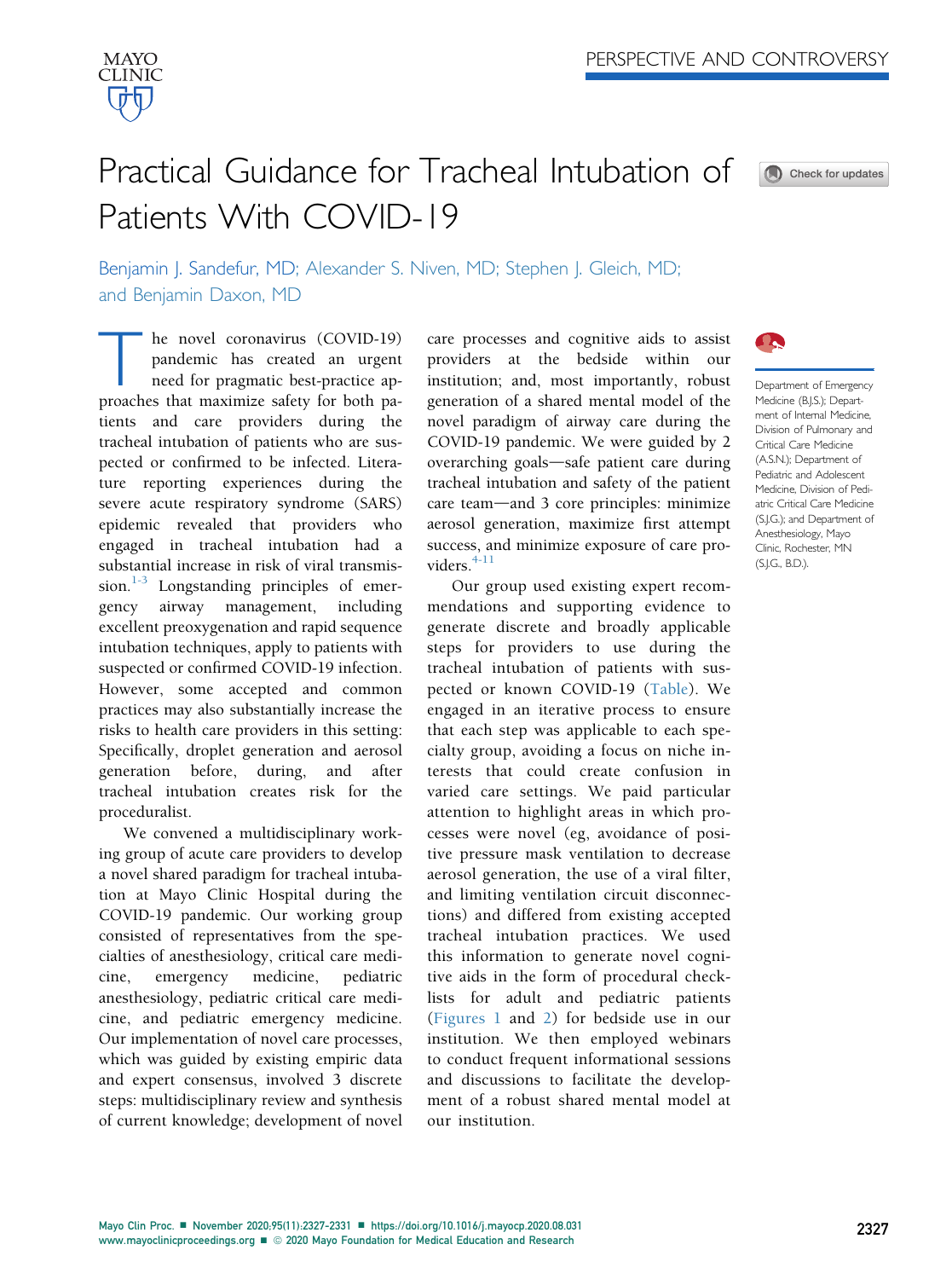# <span id="page-1-0"></span>TABLE. Mayo Clinic Hospital COVID-19 Pandemic Intubation Guideline

#### Preparation

- 1. Don appropriate PPE: N95 mask + face shield or PAPR with bonnet, gown, double gloves, and booties, while a team member observes for proper technique.
- 2. Lean team: only necessary personnel during AGP.
- 3. Back-up provider with donned PPE outside, in communication with team (eg, speakerphone).
- 4. Call for help early if a difficult airway is anticipated.
- 5. Closed-loop, detailed communication of the intubation plan and back-up plan.
	- a. Prepare equipment for preoxygenation and first intubation attempt.
	- b. Ensure that back-up equipment is prepared in sealed bag, easily accessible in room.
- 6. Close the door, and hang "Procedure in Progress" sign during AGP.

### Procedure

- 7. Use an intubation checklist (Adult or Pediatric).
- 8. Intubation should be performed by an experienced provider.
- 9. Preoxygenation for 3 to 5 minutes with 100% O2 with tight mask seal and viral filter. a. Prioritize spontaneous patient breathing, avoiding deep breaths (may cause cough).
- 10. RSI technique with high-dose paralytic, unless contraindicated.
- a. Young children may not tolerate apnea and may require careful mask ventilation.
- 11. Await full paralysis (45 to 60 seconds) and apnea before removing the preoxygenation device.
- 12. Video laryngoscopy is strongly preferred (but best device for provider should be used). a. If performing direct laryngoscopy, maximize the provider face-to-patient face distance.
- 13. Consider use of early rescue SGA (Air-Q LMA [Salter Labs, Chicago, Illinois] or King LT [Eugene, Oregon]) if first attempt is unsuccessful.
- 14. Mask ventilate ONLY IF CRITICAL NEED (OPA, tight 2-hand seal, viral filter, low TV breaths).
- 15. Immediately inflate the ETT cuff (including children) before ventilating patient.
- 16. Remove outside pair of gloves, and use hand sanitizer on inner gloves.
- 17. Attach ventilator circuit.
	- a. Circuit with HME (ETT: in-line suction; HME/filter: capnography device, circuit).
	- b. Circuit without HME (ETT: in-line suction; capnography device, circuit).
- 18. Confirmation with visualization, waveform capnography, and bilateral chest rise.
	- a. When in question, auscultation, colorimetric capnography, or POCUS may be required.

#### Postprocedure

- 19. Limit disconnections of the ventilator circuit.
- a. Ventilator paused at end expiration, excellent sedation/paralysis, and consider ETT clamp.
- 20. Dispose of all airway equipment immediately in a predesignated plastic bag.
- 21. Doff PPE while a team member observes for proper technique, avoiding contamination.
- 22. After intubation, note time on door when room may be entered without airborne PPE (varies by room and requires air turnover of at least 7 times).

 $AGP =$  aerosol-generating procedure;  $ETT =$  endotracheal tube;  $HME =$  heat and moisture exchanger;  $LMA =$  laryngeal mask airway;  $LT =$  laryngeal tube; OPA = oropharyngeal airway; PAPR = powered air purifying respirator; POCUS = point of care ultrasound; PPE = personal protective equipment;  $RSI =$  rapid sequence intubation;  $SGA =$  supraglottic airway;  $TV =$  tidal volume.

Multiple guidelines and resources have been published in recent months to provide conceptual guidance to providers as they navigate new paradigms of care during the COVID-19 pandemic. We believe it is imperative that each institution

employs a multidisciplinary approach to implement these principles effectively within their individual care settings. We share our novel cognitive aids here in the hope that they may serve as useful guides to others.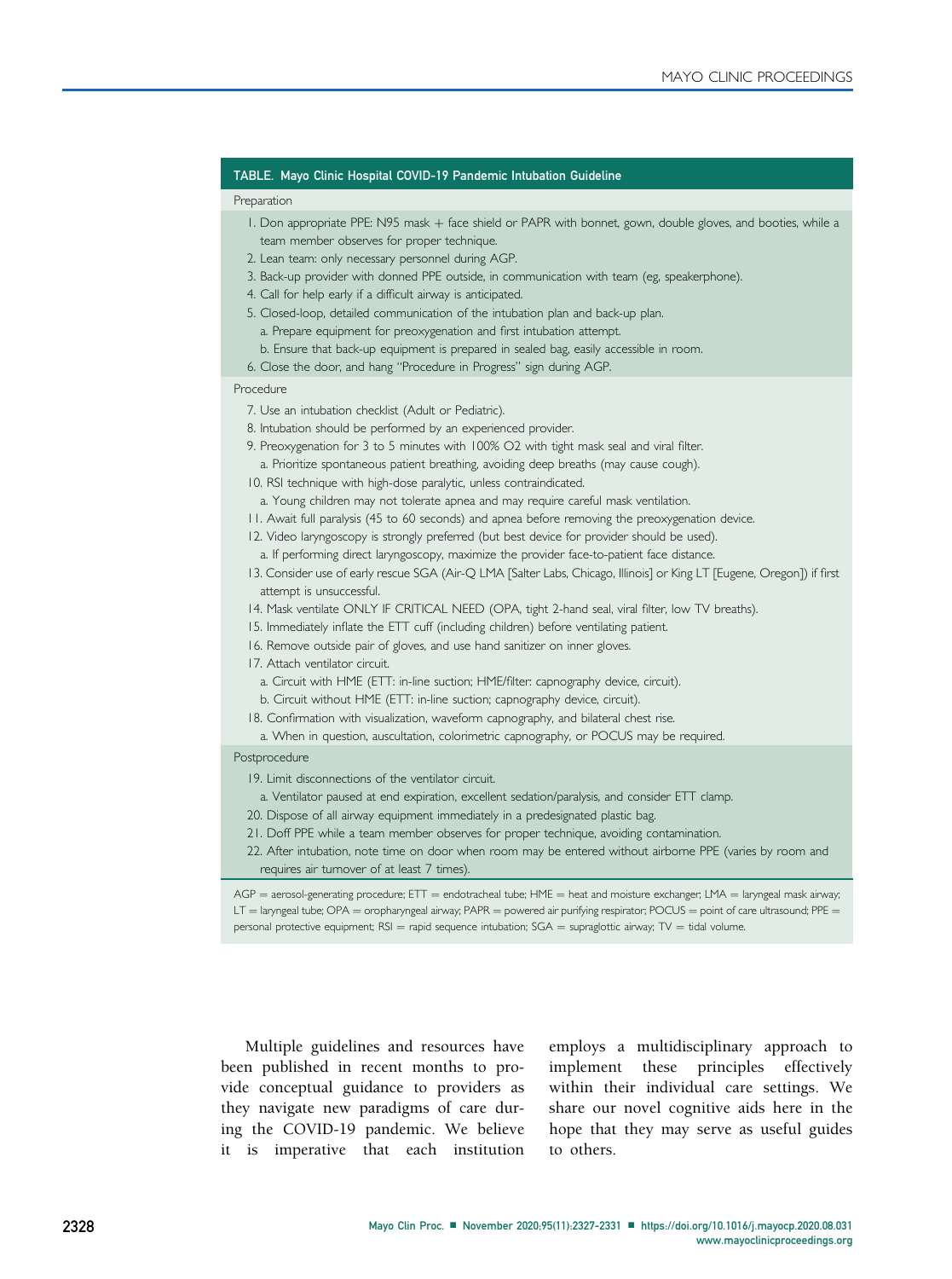<span id="page-2-0"></span>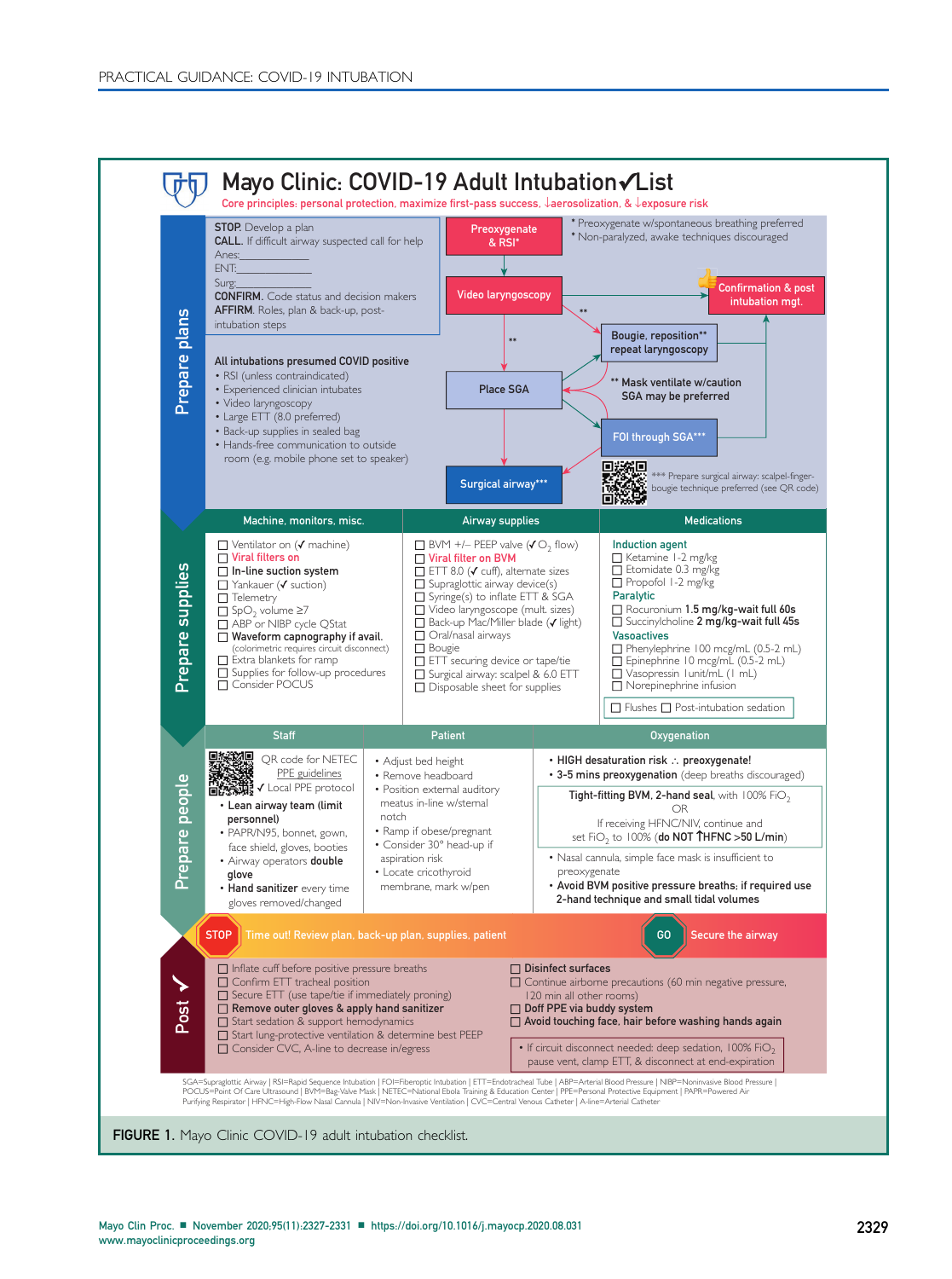<span id="page-3-0"></span>